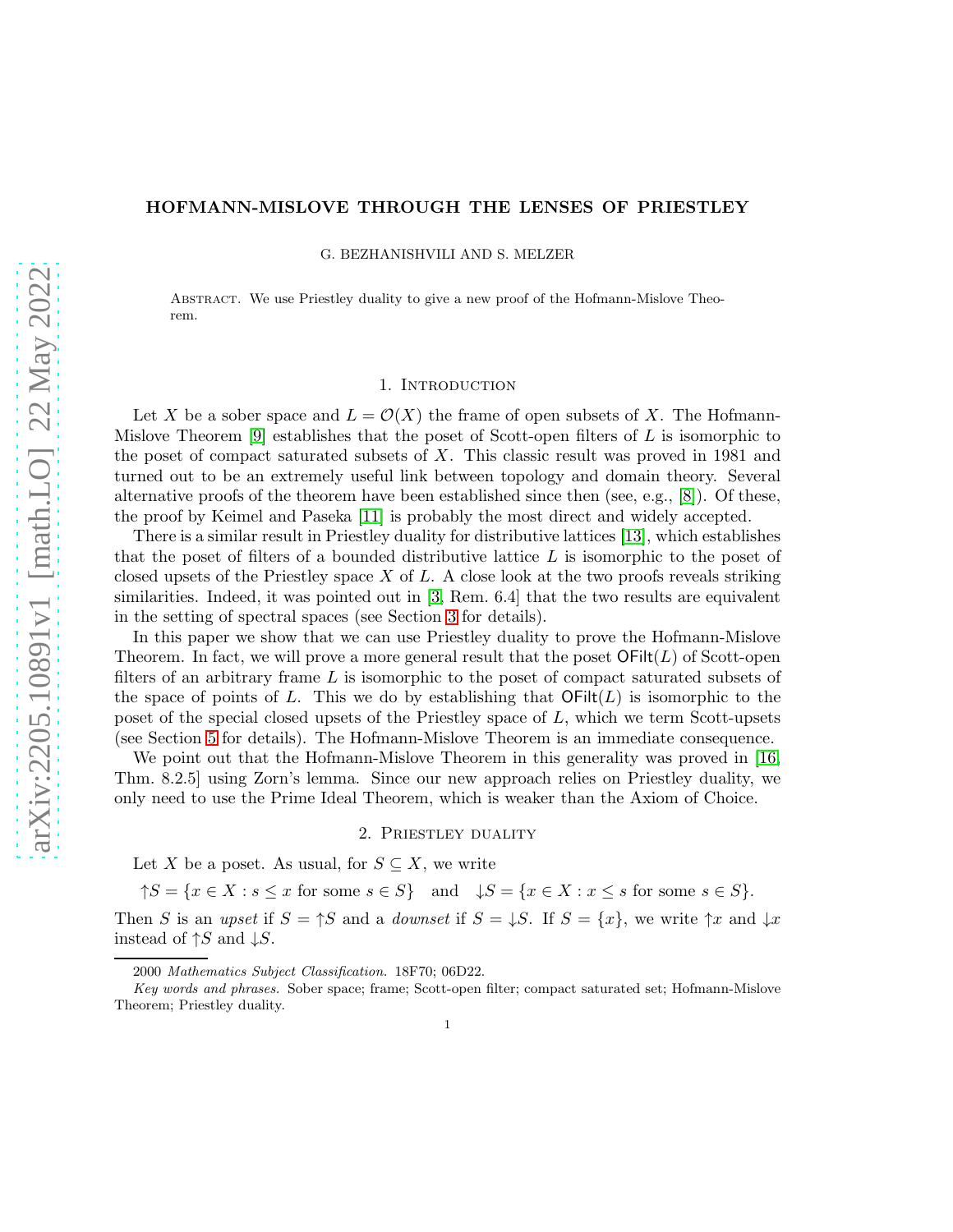Let X be a topological space. A subset U of X is *clopen* if it is both closed and open, X is zero-dimensional if X has a basis of clopen sets, and X is a *Stone space* if X is compact, Hausdorff, and zero-dimensional.

**Definition 2.1.** A Priestley space is a pair  $(X, \leq)$  where X is a Stone space and  $\leq$  is a partial order on  $X$  satisfying the Priestley separation axiom:

if  $x \nleq y$  then there is a clopen upset U such that  $x \in U$  and  $y \notin U$ .

When it is clear from the context, we simply write  $X$  for a Priestley space. Let Pries be the category of Priestley spaces and continuous order-preserving maps. Let also Dist be the category of bounded distributive lattices and bounded lattice homomorphisms.

Theorem 2.2 (Priestley duality). Pries is dually equivalent to Dist.

We recall that for  $D \in \mathsf{Dist}$ , the Priestley space of D is the set X of prime filters of D ordered by inclusion and topologized by the subbasis

$$
\{\sigma(a) : a \in D\} \cup \{\sigma(b)^c : b \in D\},\
$$

where  $\sigma: D \to \varphi(X)$  is the Stone map  $\sigma(a) = \{x \in X : a \in x\}.$ 

Each Priestley space comes equipped with two additional topologies: the topology  $\tau_u$ of open upsets and the topology  $\tau_d$  of open downsets. It is well known that clopen upsets form a basis for  $\tau_u$ . Since clopen upsets are exactly the compact opens of  $\tau_u$ , it follows that  $(X, \tau_u)$  is a *coherent space* (the compact opens form a basis that is a bounded sublattice of the opens). Similarly,  $(X, \tau_d)$  is a coherent space.

In addition, principal downsets  $\downarrow x$  are exactly the join-irreducible elements in the lattice of closed downsets. Since closed downsets are the closed sets in  $(X, \tau_u)$  and  $\downarrow x$  is the closure of  $\{x\}$  in  $(X, \tau_u)$ , we obtain that  $(X, \tau_u)$  is a *sober space* (each closed irreducible set is the closure of a unique point).

**Definition 2.3.** A topological space is *spectral* if it is sober and coherent.

Consequently, both  $(X, \tau_u)$  and  $(X, \tau_d)$  are spectral spaces. We call a map  $f : X \to Y$ between spectral spaces a *spectral map* if the inverse image of each compact open in  $Y$  is compact open in  $X$ . Let  $Spec$  be the category of spectral spaces and spectral maps. The assignment  $X \mapsto (X, \tau_u)$  and  $f \mapsto f$  defines a covariant functor from Pries to Spec which establishes that the two categories are isomorphic.

<span id="page-1-1"></span>**Theorem 2.4** (Cornish [\[5\]](#page-7-5)). Pries is isomorphic to Spec.

Under this isomorphism, closed upsets of a Priestley space  $X$  are exactly the compact saturated subsets of the spectral space  $(X, \tau_u)$  (see, e.g., [\[3,](#page-6-0) Thm. 6.1]), where we recall that saturated subsets of  $(X, \tau_u)$  are exactly the upsets of X.

We conclude this section with the following well-known result in Priestley duality, which is reminiscent of the Hofmann-Mislove Theorem, and indeed will play a crucial role in our alternative proof of the theorem.

<span id="page-1-0"></span>Let D be a distributive lattice and X its Priestley space. Let  $Filt(D)$  be the poset of filters of D ordered by reverse inclusion. Let also  $\text{ClUp}(X)$  be the poset of closed upsets of X ordered by inclusion. We then have (see, e.g.,  $[3, \text{Cor. } 6.3]$ ):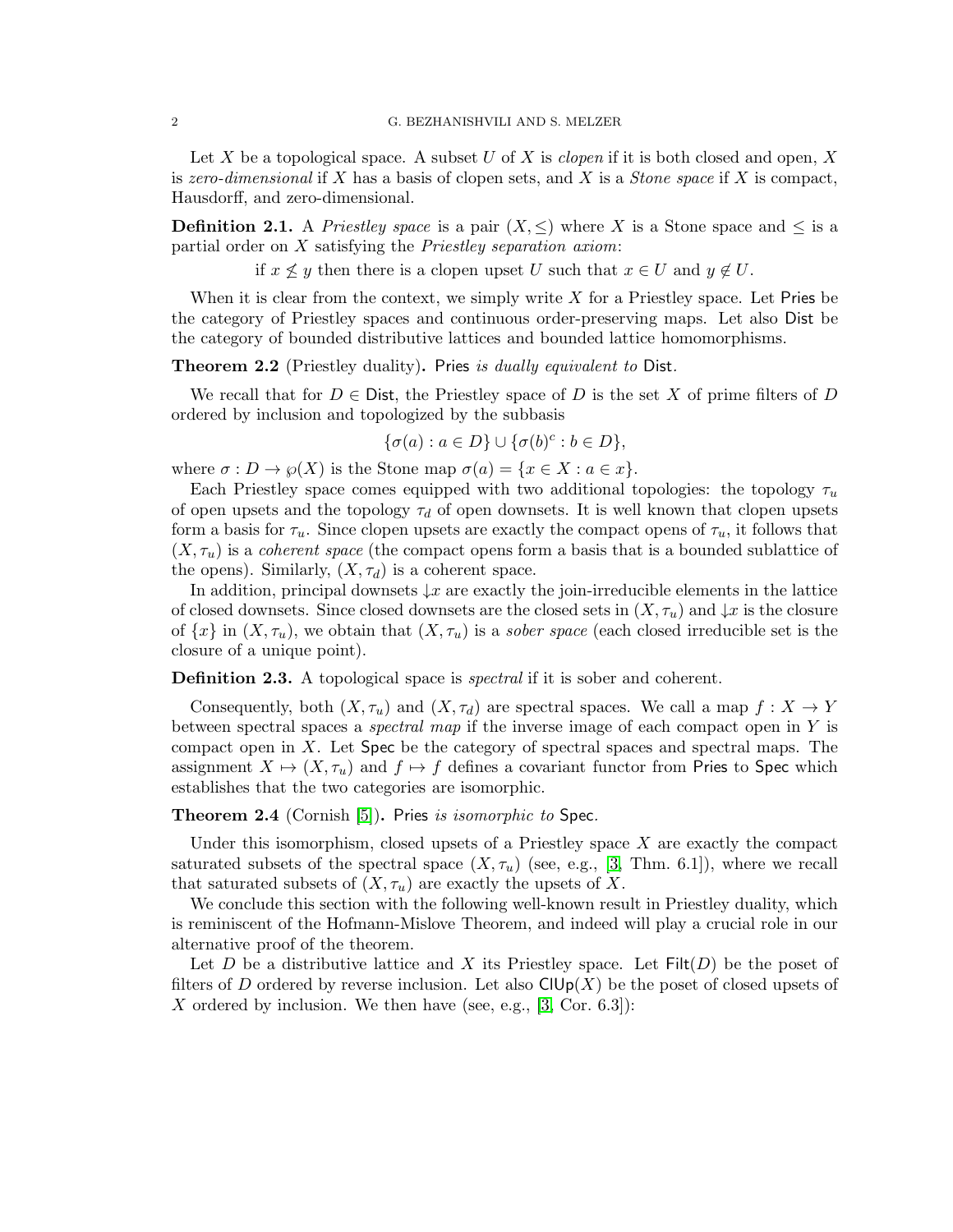## **Theorem 2.5.** Filt(D) is isomorphic to  $\text{ClUp}(X)$ .

The isomorphism is obtained by sending  $F \in \text{Filt}(D)$  to the closed upset

$$
K_F = \bigcap \{ \sigma(a) : a \in F \}.
$$

<span id="page-2-0"></span>Its inverse sends  $K \in \text{ClUp}(X)$  to the filter

$$
F_K = \{a \in D : K \subseteq \sigma(a)\}.
$$

## 3. Hofmann-Mislove for spectral spaces

We recall (see, e.g., [\[12,](#page-7-6) p. 10]) that a *frame* is a complete lattice L satisfying the join-infinite distributive law

$$
a \wedge \bigvee S = \bigvee \{a \wedge s : s \in S\}.
$$

A map  $h: L \to M$  between two frames is a *frame homomorphism* if h preserves finite meets and arbitrary joins. Let Frm be the category of frames and frame homomorphisms. The next definition is well known (see, e.g., [\[11\]](#page-7-2)).

**Definition 3.1.** Let L be a frame. A filter F of L is Scott-open if  $\bigvee S \in F$  implies  $\bigvee T \in F$ for some finite  $T \subset S$ .

Let X be a sober space. We recall that the *specialization order* on X is defined by  $x \leq y$ if x belongs to the closure of  $\{y\}$ . A subset S of X is *saturated* if it is an upset in the specialization order. Let  $\mathsf{KSat}(X)$  be the poset of compact saturated subsets of X ordered by inclusion. Let also  $\mathsf{OFilt}(L)$  be the poset of Scott-open filters of L ordered by reverse inclusion.

**Remark 3.2.** It is more customary to order  $OFilt(L)$  by inclusion and  $KSat(X)$  by reverse inclusion (see, e.g., [\[8\]](#page-7-1)). Our ordering is motivated by how we ordered the posets of filters and closed upsets in Section [2.](#page-0-0)

**Theorem 3.3** (Hofmann-Mislove). Let X be a sober space and L the frame of open subsets of X. Then  $\mathsf{OFilt}(L)$  is isomorphic to  $\mathsf{KSat}(X)$ .

As was pointed out in [\[3,](#page-6-0) Rem. 6.4], if X is a spectral space, then the Hofmann-Mislove Theorem and Theorem [2.5](#page-1-0) are simply reformulations of each other. Indeed, let D be a bounded distributive lattice and let  $L$  be the frame of ideals of  $D$ . Then  $L$  is a coherent frame  $[10, p. 64]$ , where we recall that a frame L is *coherent* if the compact elements form a bounded sublattice of L that join-generates  $L<sup>1</sup>$  $L<sup>1</sup>$  $L<sup>1</sup>$ . In fact, sending D to L defines a covariant functor that establishes an equivalence between Dist and the category CohFrm of coherent frames and coherent morphisms (where a morphism is coherent if it is a frame homomorphism that sends compact elements to compact elements). Under this equivalence, the posets  $Filt(D)$  and  $OFilt(L)$  are isomorphic.

<span id="page-2-1"></span><sup>&</sup>lt;sup>1</sup>We recall that  $a \in L$  is *compact* if  $a \leq \sqrt{S}$  implies  $a \leq \sqrt{T}$  for some finite  $T \subseteq S$ , and D join-generates  $L$  if each element of  $L$  is a join of elements from  $D$ .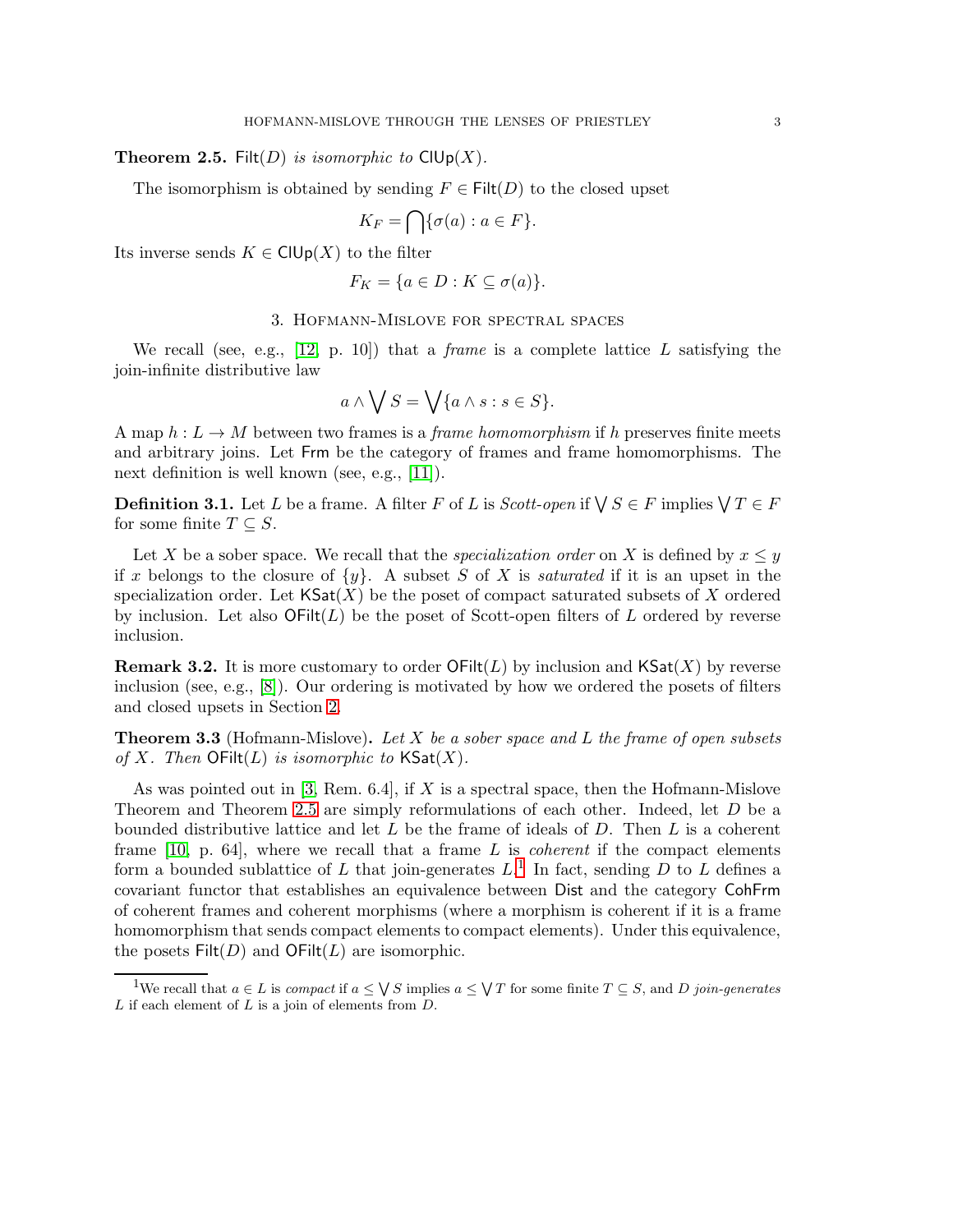Let X be the Priestley space of D. By Theorem [2.5,](#page-1-0) Filt(D) is isomorphic to  $\text{ClUp}(X)$ . As we pointed out after Theorem [2.4,](#page-1-1)  $\text{ClUp}(X) = \text{KSat}(X, \tau_u)$ . Thus, the isomorphism of Theorem [2.5](#page-1-0) between  $\text{Filt}(D)$  and  $\text{ClUp}(X)$  amounts to the Hofmann-Mislove isomorphism between  $\mathsf{OFilt}(L)$  and  $\mathsf{KSat}(X,\tau_u)$ . Since  $(X,\tau_u)$  is a spectral space and each spectral space arises this way (up to homeomorphism), we conclude that the Hofmann-Mislove Theorem for spectral spaces is equivalent to Theorem [2.5.](#page-1-0)

In what follows we will show that we can use Priestley duality to prove the Hofmann-Mislove Theorem for an arbitrary sober space, and even more generally for an arbitrary frame. For this we will work with Priestley spaces of frames.

## 4. Priestley duality for frames

Let  $L$  be a frame and  $X$  its Priestley space. Since frames are nothing more but complete Heyting algebras, we can use Esakia duality  $[6]$  (see also  $[7]$ ) to describe X. Indeed, the dual of a Heyting algebra is a Priestley space that in addition satisfies  $\downarrow U$  is clopen for each clopen U. Such Priestley spaces are called Esakia spaces. Therefore, if X is the Priestley space of a frame  $L$ , then X is an Esakia space. In addition, since  $L$  is complete, the closure of every open upset of X is open in X (see, e.g., [\[2,](#page-6-1) Thm. 2.4]). Such spaces are called extremally order-disconnected Esakia spaces. Thus, Priestley spaces of frames are exactly the extremally order-disconnected Esakia spaces. Since frames are also referred to as locales, we adapt the following terminology.

**Definition 4.1.** A *localic space* or simply an *L*-space is an extremally order-disconnected Esakia space.

Remark 4.2. In [\[14\]](#page-7-10) these spaces are called f-spaces, and in [\[15\]](#page-7-11) they are called LP-spaces.

We recall (see, e.g., [\[12,](#page-7-6) p. 15]) that with each frame L we can associate the space of points of L, where a *point* of a frame L is a *completely prime filter* of L; that is, a point is a filter F of L such that  $\bigvee S \in F$  implies  $S \cap F \neq \emptyset$ . Since each completely prime filter is prime, we will view the set Y of points of L as a subset of the Priestley space X of L. By [\[4,](#page-6-2) Lem. 5.1] (see also [\[15,](#page-7-11) Prop. 2.9]), we have:

<span id="page-3-0"></span>**Lemma 4.3.** Let  $L$  be a frame and  $X$  the Priestley space of  $L$ . Then

 $Y = \{x \in X : \downarrow y \text{ is clopen}\}.$ 

We thus can define  $Y$  in an arbitrary L-space.

**Definition 4.4.** For an L-space X, let  $Y = \{x \in X : \downarrow y \text{ is clopen}\}.$ 

**Remark 4.5.** Since in a Priestley space the downset of a closed set is closed, we have  $Y = \{x \in X : \downarrow y \text{ is open}\}.$ 

For a frame L, let  $\zeta(a) = \{y \in Y : a \in y\}$ . It is well known (see, e.g., [\[12,](#page-7-6) p. 15]) that  $\{\zeta(a): a \in L\}$  is a topology on Y. In fact,  $\zeta(a) = \sigma(a) \cap Y$ . Thus, the topology on Y is the restriction of the open upset topology on X (see [\[1,](#page-6-3) Lem. 5.3]).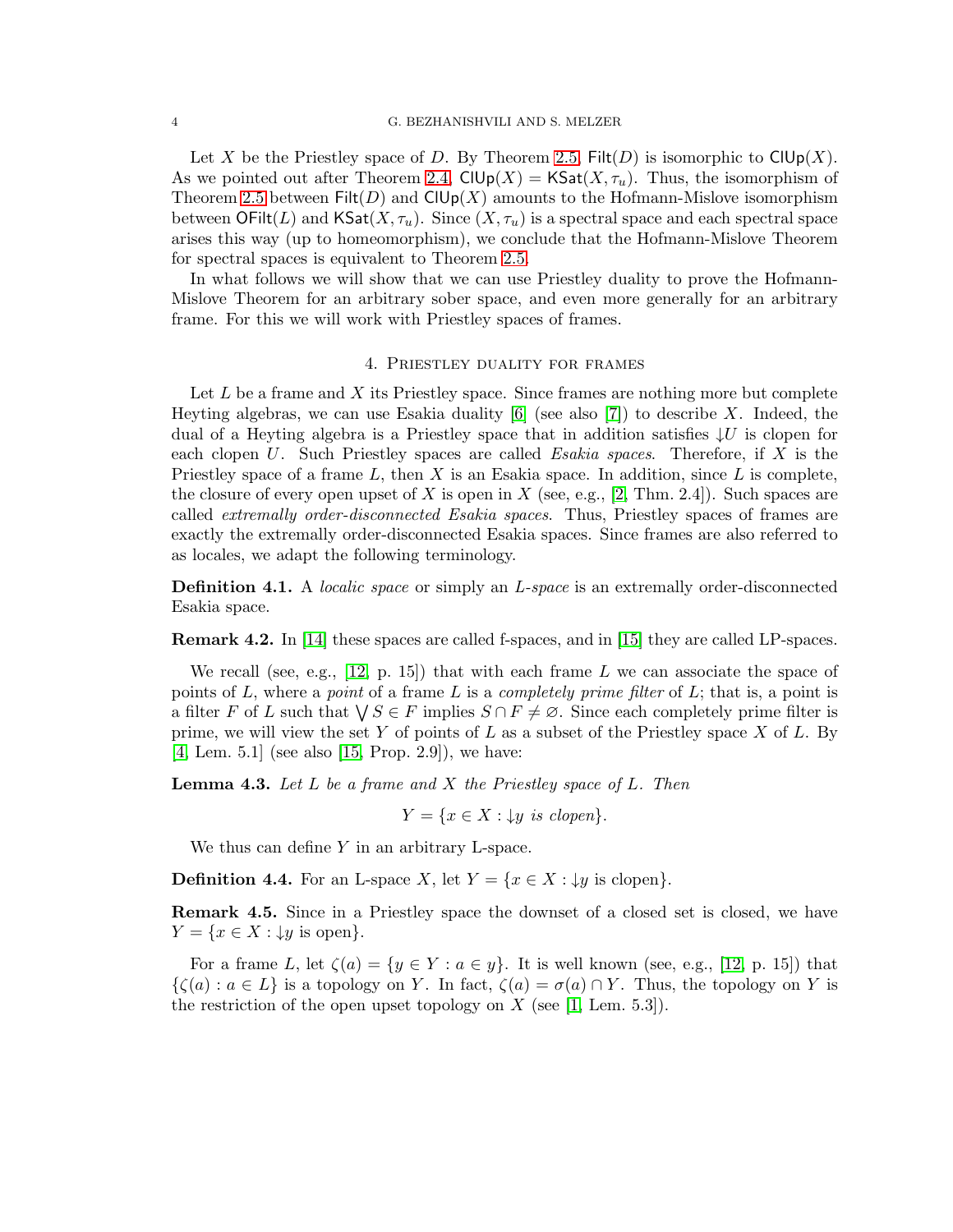We recall that a frame L is *spatial* if  $a \nleq b$  implies that there is a completely prime filter F of L such that  $a \in F$  and  $b \notin F$ . Equivalently, L is spatial iff L is isomorphic to the frame of open subsets of  $Y$  (see, e.g., [\[12,](#page-7-6) p. 18]). By [\[1,](#page-6-3) Thm. 5.5], we have:

**Theorem 4.6.** A frame L is spatial iff Y is dense in X.

We conclude this section with the following well-known fact (see, e.g., [\[2,](#page-6-1) Lem. 2.3]), which will be used in the next section. As usual, we write cl for closure in a topological space.

# <span id="page-4-1"></span>**Lemma 4.7.** Let L be a frame and X its Priestley space. For each  $S \subseteq L$ , we have

$$
\sigma\left(\bigvee S\right) = \mathsf{cl}\left(\bigcup_{s \in S} \sigma(s)\right).
$$

## 5. Hofmann-Mislove in full generality

<span id="page-4-0"></span>The key for obtaining a new proof of the Hofmann-Mislove Theorem using Priestley duality is the characterization of Scott-open filters of a frame L as special closed upsets of the Priestley space  $X$  of  $L$ .

Let K be a closed upset of X. Since K is closed, it is well known (see, e.g., [\[7,](#page-7-9) Thm. 3.2.1]) that for each  $x \in K$  there is a minimal point m of K such that  $m \leq x$ . Thus, if min K is the set of minimal points of K, then  $K = \uparrow \min K$ .

Let  $F$  be a filter of L. We recall from Theorem [2.5](#page-1-0) that the corresponding closed upset is  $K_F = \bigcap \{\sigma(a) : a \in F\}$ . We will freely use the well-known fact that in a Priestley space, the downset of a closed set is closed.

<span id="page-4-2"></span>**Lemma 5.1.** Let L be a frame and X its Priestley space. For a filter F of L, the following are equivalent.

- $(1)$  F is Scott-open.
- $(2)$  min  $K_F \subset Y$ .
- (3) For each open upset U of X, from  $K_F \subseteq cl(U)$  it follows that  $K_F \subseteq U$ .

*Proof.* (1)⇒(2): Suppose there is  $x \in \min K_F \setminus Y$ . Then  $\downarrow x$  is not open (see Lemma [4.3\)](#page-3-0), so  $U_x := (\downarrow x)^c$  is not closed. Therefore,  $\mathsf{cl}(U_x) \cap \downarrow x \neq \emptyset$ . But since X is an Esakia space and  $U_x$  is an upset,  $cl(U_x)$  is an upset (see [\[7,](#page-7-9) Thm. 3.1.2(VI)]). Thus, since x is the maximum of  $\downarrow x$ , we have  $x \in cl(U_x)$ . Let  $S = \{s \in L : \sigma(s) \subseteq U_x\}$ . Because  $\downarrow x$  is a closed downset,  $U_x$  is an open upset. Therefore,  $U_x = \bigcup_{s \in S} \sigma(s)$  (see Section [2\)](#page-0-0). Thus,  $x \in \text{cl}(U_x) = \text{cl}(\bigcup_{s \in S} \sigma(s)) = \sigma(\bigvee S)$  by Lemma [4.7.](#page-4-1) This implies that  $K_F \subseteq \sigma(\bigvee S)$ , and hence  $\bigvee S \in F$ . On the other hand, for each  $s \in S$  we have  $x \notin \sigma(s)$ . Since for each finite  $T \subseteq S$ , we have  $\sigma(\bigvee T) = \bigcup_{s \in T} \sigma(s)$ , we conclude that  $x \notin \sigma(\bigvee T)$ . Therefore,  $K_F \not\subseteq \sigma(\bigvee T)$ , and hence  $\bigvee T \notin F$  for each finite  $T \subseteq S$ . Thus, F is not Scott-open.

 $(2) \Rightarrow (3)$ : Suppose U is an open upset of X such that  $K_F \subseteq cl(U)$ . Since U is an open upset, it is a union of clopen upsets, so  $U = \bigcup_{s \in S} \sigma(s)$  for some  $S \subseteq L$ . Therefore,  $K_F \subseteq cl \left(\bigcup_{s \in S} \sigma(s)\right)$ . Let  $y \in \min K_F$ . Then  $y \in Y$  by (2), so  $\downarrow y$  is open. Thus,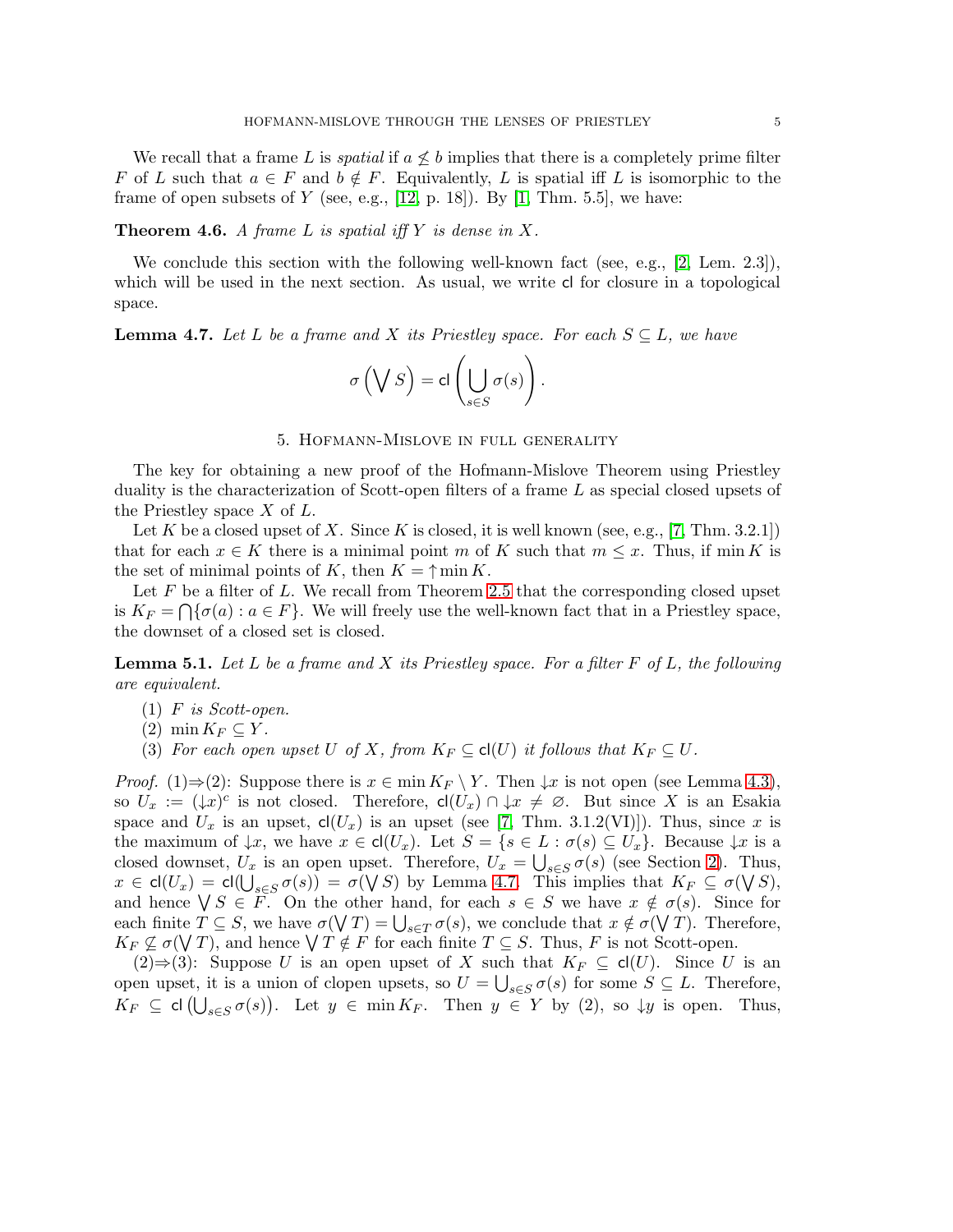$\downarrow y \cap \bigcup_{s \in S} \sigma(s) \neq \emptyset$ . This means that for each  $y \in \min K_F$  there is some  $s \in S$  such that  $y \in \sigma(s)$ . Consequently,  $K_F = \uparrow \min K_F \subseteq \bigcup_{s \in S} \sigma(s) = U$ .

(3)⇒(1): Suppose  $S \subseteq L$  such that  $\bigvee S \in F$ . Then  $K_F \subseteq \sigma(\bigvee S) = cl \bigcup_{s \in S} \sigma(s) \big)$ . Therefore,  $K_F \subseteq \bigcup_{s \in S} \sigma(s)$  by (3). Since  $K_F$  is closed, it is compact, so there is a finite  $T \subseteq S$  such that  $K_F \subseteq \bigcup_{s \in T} \sigma(s) = \sigma(\bigvee T)$ . Thus,  $\bigvee T \in F$ , and hence F is Scottopen.  $\square$ 

**Definition 5.2.** We call a closed upset K of an L-space X a Scott-upset or S-upset for short if min  $K \subseteq Y$ .

<span id="page-5-0"></span>**Corollary 5.3.** Let  $L$  be a frame and  $X$  its Priestley space.

- (1)  $a \in L$  is compact iff  $\sigma(a)$  is an S-upset.
- (2) L is compact iff min  $X \subseteq Y$ .

*Proof.* (1) Observe that a is compact iff  $\uparrow a$  is Scott-open. Now apply Lemma [5.1.](#page-4-2)

(2) Since  $\sigma(1) = X$ , by (1) we have

L is compact  $\iff$  1 is compact  $\iff$   $\sigma(1)$  is an S-upset  $\iff$  min  $X \subseteq Y$ .  $\Box$ 

**Remark 5.4.** While Corollary [5.3](#page-5-0) is already known (see [\[4,](#page-6-2) Lem. 3.1]), our proof is particularly short.

<span id="page-5-1"></span>For an L-space X, let  $\mathsf{SUp}(X)$  be the subposet of  $\mathsf{ClUp}(X)$  consisting of S-upsets of X.

**Theorem 5.5.** Let L be a frame and X its Priestley space. Then  $\text{Ofilt}(L)$  is isomorphic to  $\mathsf{SUP}(X)$ .

*Proof.* By Theorem [2.5,](#page-1-0)  $Filt(L)$  is isomorphic to  $ClUp(X)$ . By Lemma [5.1,](#page-4-2) this isomorphism restricts to an isomorphism between  $\mathsf{OFilt}(L)$  and  $\mathsf{SUp}(X)$ .

<span id="page-5-2"></span>**Theorem 5.6.** Let X be an L-space. Then  $\mathsf{SUp}(X)$  is isomorphic to  $\mathsf{KSat}(Y)$ .

*Proof.* Define  $f : \mathsf{SUp}(X) \to \mathsf{KSat}(Y)$  by  $f(K) = K \cap Y$ . We show that f is well defined. By [\[1,](#page-6-3) Lem. 5.3], the specialization order on Y is the restriction of the partial order on X to Y. Therefore, since K is an upset in X, we have that  $K \cap Y$  is saturated in Y. To see that it is compact, let  $K \cap Y \subseteq \bigcup \zeta(a_i)$ . We have

$$
\bigcup \zeta(a_i) = \bigcup (Y \cap \sigma(a_i)) = Y \cap \bigcup \sigma(a_i).
$$

Therefore,  $K \cap Y \subseteq \bigcup \sigma(a_i)$ . Since K is an S-upset, min  $K \subseteq Y$ , so min  $K \subseteq \bigcup \sigma(a_i)$ , and hence  $K = \uparrow \min K \subseteq \bigcup \sigma(a_i)$ . Thus, because K is compact in X, there are  $a_{i_1}, \ldots, a_{i_n}$ such that  $K \subseteq \sigma(a_{i_1}) \cup \cdots \cup \sigma(a_{i_n})$ . Consequently,  $K \cap Y \subseteq \zeta(a_{i_1}) \cup \cdots \cup \zeta(a_{i_n})$ , implying that  $K \cap Y$  is compact in Y. This yields that f is well defined, and it clearly preserves  $\subseteq$ .

Next define g:  $\mathsf{KSat}(Y) \to \mathsf{SUp}(X)$  by  $g(Q) = \uparrow Q$ . To see that  $\uparrow Q$  is a closed upset, let  $x \notin \uparrow Q$ . Then  $y \not\leq x$  for all  $y \in Q$ . By the Priestley separation axiom, for each  $y \in Q$ there is a clopen upset  $U_y$  of X such that  $y \in U_y$  and  $x \notin U_y$ . Therefore,  $Q \subseteq \bigcup_{y \in Q} U_y$ . Since  $U_y \cap Y$  is open in Y, Q is compact in Y, and a finite union of clopen upsets of X is a clopen upset of X, we can conclude that there is a clopen upset U of X such that  $Q \subseteq U$ and  $x \notin U$ . Since U is an upset of X, we also have  $\uparrow Q \subseteq U$ . Thus,  $\uparrow Q$  is the intersection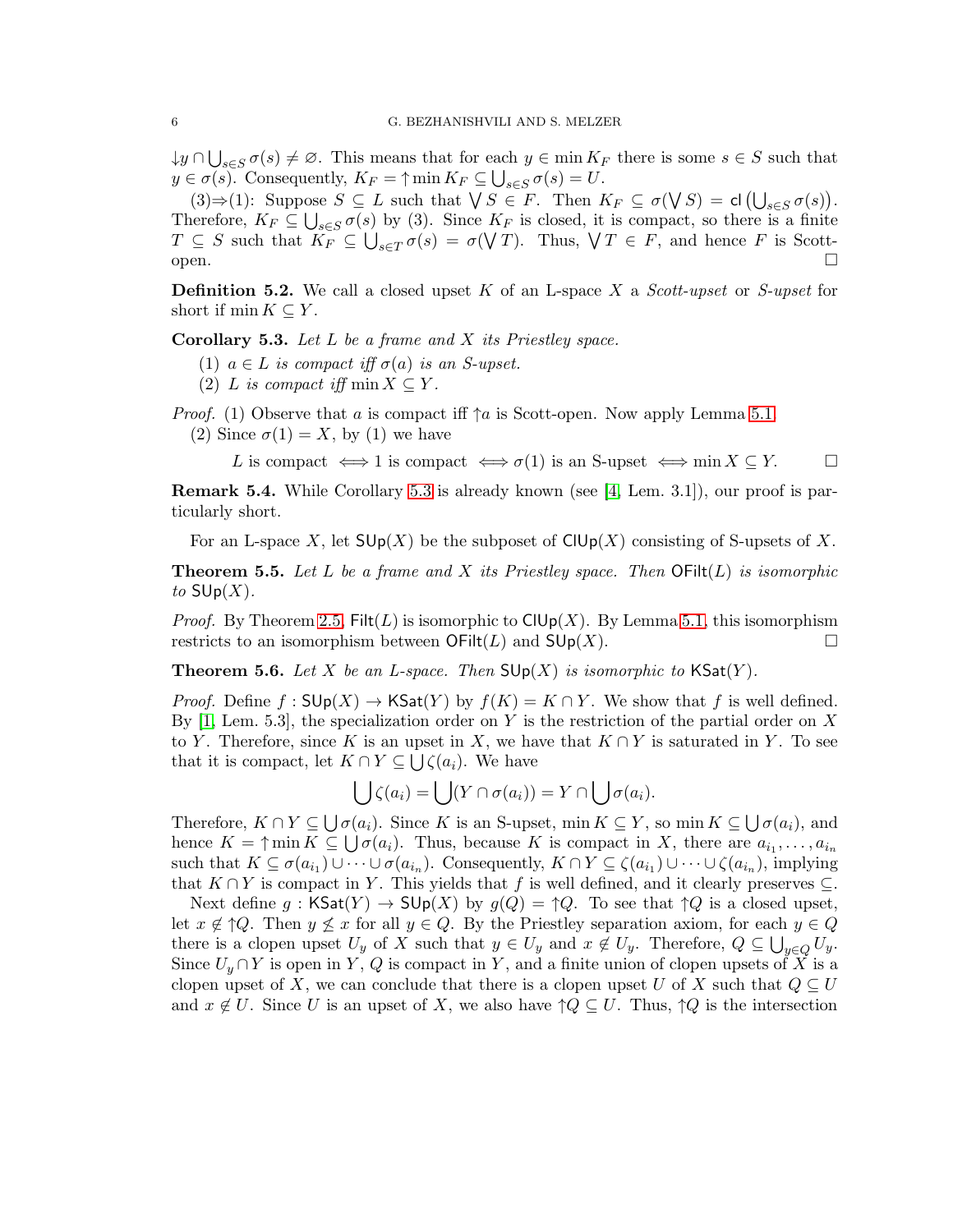of clopen upsets of X containing  $\uparrow Q$ , and hence  $\uparrow Q$  is a closed upset. Consequently, g is well defined, and it clearly preserves ⊆.

Finally, if K is an S-upset of X, then  $gf(K) = \uparrow(K \cap Y) = \uparrow \min K = K$ ; and if Q is compact saturated in Y, then  $fg(Q) = \uparrow Q \cap Y = Q$ . Thus, f and g are order-preserving maps that are inverses of each other, and hence  $\mathsf{SUp}(X)$  is isomorphic to  $\mathsf{KSat}(Y)$ .  $\Box$ 

The Hofmann-Mislove Theorem is now an immediate consequence of Theorems [5.5](#page-5-1) and [5.6.](#page-5-2) But we have proven the stronger result that the Scott-open filters of an arbitrary frame  $L$  are isomorphic to the compact saturated sets of the space of points of  $L$ . The Hofmann-Mislove Theorem in this generality is established in [\[16,](#page-7-4) Thm. 8.2.5]. The proof uses Zorn's Lemma, while our proof only relies on the Prime Ideal Theorem, which is weaker than the Axiom of Choice.

## Corollary 5.7 (Hofmann-Mislove).

- (1) Let L be a frame and Y the space of points of L. Then  $\text{OFilt}(L)$  is isomorphic to  $\mathsf{KSat}(Y)$ .
- (2) If Y is a sober space and L is the frame of open subsets of Y, then  $\text{OFilt}(L)$  is *isomorphic to*  $\textsf{KSat}(Y)$ .

Proof. (1) Apply Theorems [5.5](#page-5-1) and [5.6.](#page-5-2)

(2) Since Y is sober, Y is homeomorphic to the space of points of  $L$  (see, e.g., [\[12,](#page-7-6) p. 20]). Now apply  $(1)$ .

We conclude the paper with the following worthwhile consequence. We note that Corollary  $5.8(2)$  is proved in [\[16,](#page-7-4) Lem. 8.2.2] using Zorn's lemma.

<span id="page-6-4"></span>**Corollary 5.8.** Let  $L$  be a frame and  $X$  its Priestley space.

- (1) A Scott-open filter F is completely prime iff  $\min K_F$  is a singleton.
- (2) Every Scott-open filter of L is an intersection of completely prime filters of L.

Proof. (1) It is well known and easy to see that a Scott-open filter is completely prime iff it is prime. Thus, F is completely prime iff  $\min K_F$  is a singleton (see, e.g., [\[3,](#page-6-0) Cor. 6.7]).

(2) Let F be Scott-open and  $a \notin F$ . Then  $K_F \nsubseteq \sigma(a)$ . Therefore, there is  $y \in \min K_F$ with  $y \notin \sigma(a)$ . By Lemma [5.1,](#page-4-2)  $y \in Y$ , so y is completely prime. Moreover,  $F \subseteq y$  because  $y \in K_F$ . Furthermore,  $\uparrow y \not\subseteq \sigma(a)$ , and hence  $a \notin y$ . Thus, there is a completely prime filter y containing  $F$  and missing  $a$ . Consequently,  $F$  is the intersection of completely prime filters of L containing F.

### **REFERENCES**

- <span id="page-6-3"></span>[1] F. Avila, G. Bezhanishvili, P. J. Morandi, and A. Zaldívar. When is the frame of nuclei spatial: a new approach. J. Pure Appl. Algebra, 224(7):106302, 20, 2020.
- <span id="page-6-1"></span><span id="page-6-0"></span>[2] G. Bezhanishvili and N. Bezhanishvili. Profinite Heyting algebras. Order, 25(3):211–227, 2008.
- [3] G. Bezhanishvili, N. Bezhanishvili, D. Gabelaia, and A. Kurz. Bitopological duality for distributive lattices and Heyting algebras. Math. Structures Comput. Sci., 20(3):359–393, 2010.
- <span id="page-6-2"></span>[4] G. Bezhanishvili, D. Gabelaia, and M. Jibladze. Spectra of compact regular frames. Theory Appl. Categ., 31:Paper No. 12, 365–383, 2016.